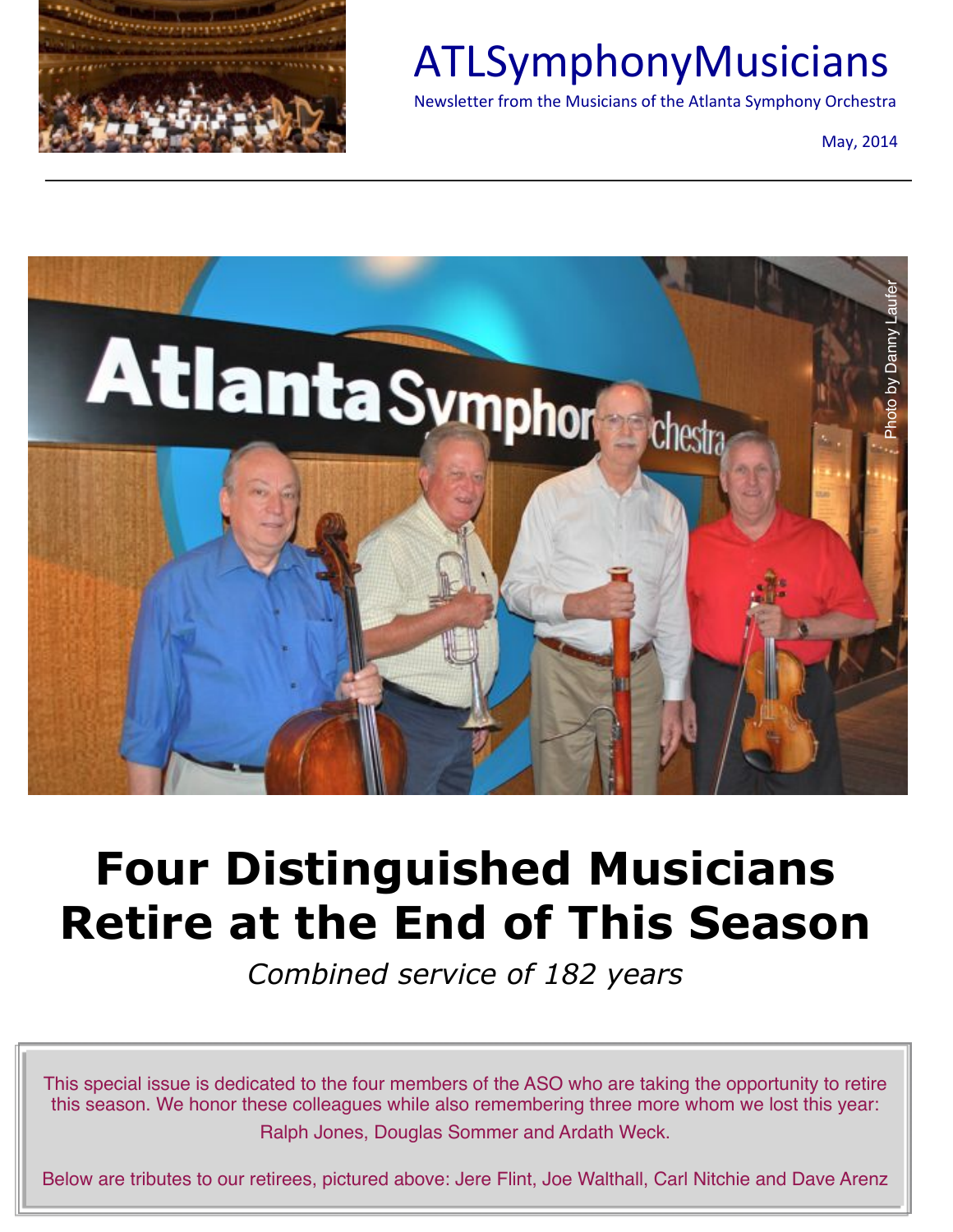#### **Jere Flint 1967**

What an honor it is for me to write a few words about my colleague and section-mate, Jere Flint. I had started to feel like an "old-timer" - having had almost 4 seasons under my belt (!) - that is until l I sat down and thought about Jere's career and true legacy with the Atlanta Symphony. More than anything else, it has really made me better appreciate the history of this orchestra and the dedication of those who have watched and helped it grow

Jere came to Atlanta in 1967 while still a graduate student at the University of Washington

in Seattle. Back then, job advertisements were literally posted on bulletin boards, and he saw an ad looking for musicians to come help build an orchestra with the legendary conductor, Robert Shaw. Although he was officially studying opera direction and production, he joined the ASO as a cellist, and in 1979 was asked if he could also conduct the youth orchestra. His answer: "I have no idea, but I'll try it." Jere has been serving the ASO – in many different ways – ever since.

When asked about some of his fondest memories with the

ASO, Jere said, "The greatest joys are playing with such talented colleagues, but also knowing them socially and personally. Of course I cherish having had the opportunity to conduct this great orchestra in several hundred different concerts - and them tolerating it!" Big events, such as the European tours, stand out in his mind as being particularly special. Additionally, performing at the 1996 Olympics, at Carnegie Hall, Lincoln Center, the Ojai Music Festival in California, and the Jimmy Carter Inauguration were tremendous accomplishments. "The choral performances under Shaw were always incredible. I have no idea how to calculate the number of concerts I've played! 7000–8000?" And that is in addition to his time

working with the students of the ASYO, whom he has tirelessly conducted, coached, and mentored for over 30 years.

So how have things changed since he joined the ASO? "The orchestra, of course, has gotten better and better from its part-time status when I came. Super players have joined. The repertoire has grown exponentially. But the warm personality southern hospitality - really has not changed." And while such personality is one of the many qualities that make this orchestra so great, Jere hopes that other things do change and continue to move

> forward. "One always hopes for the best in the future. I hope this wasn't the only 'golden age' for orchestras. Concerns are well known. Until interest and enthusiasm return to the leaders, beginning even at the top with the League of American Orchestras, musicians will always have an up-hill battle."

> We all have loved getting to know the many sides of Jere at the hall – from the laid-back, quiet stand partner to the guy running on stage in a pirate hat or declaring his love for "My Little Pony" in front of a thousand screaming 5<sup>th</sup> graders. Jere and I always share a good laugh while playing

together and I have truly enjoyed getting to know him and learning from his experience. Appropriately, he is approaching his retirement with the same relaxed manner that I'm used to seeing at the hall: "Right now I want to kick back and reflect (with a little travel and golf thrown in), and perhaps pursue other areas of interest and study. Whatever comes along, I'll be open to it."

From all of us at the ASO – thank you, Jere – for your decades of hard work and dedication, and our best wishes in your retirement! We'll miss you!

*– Jennifer Humphreys* 

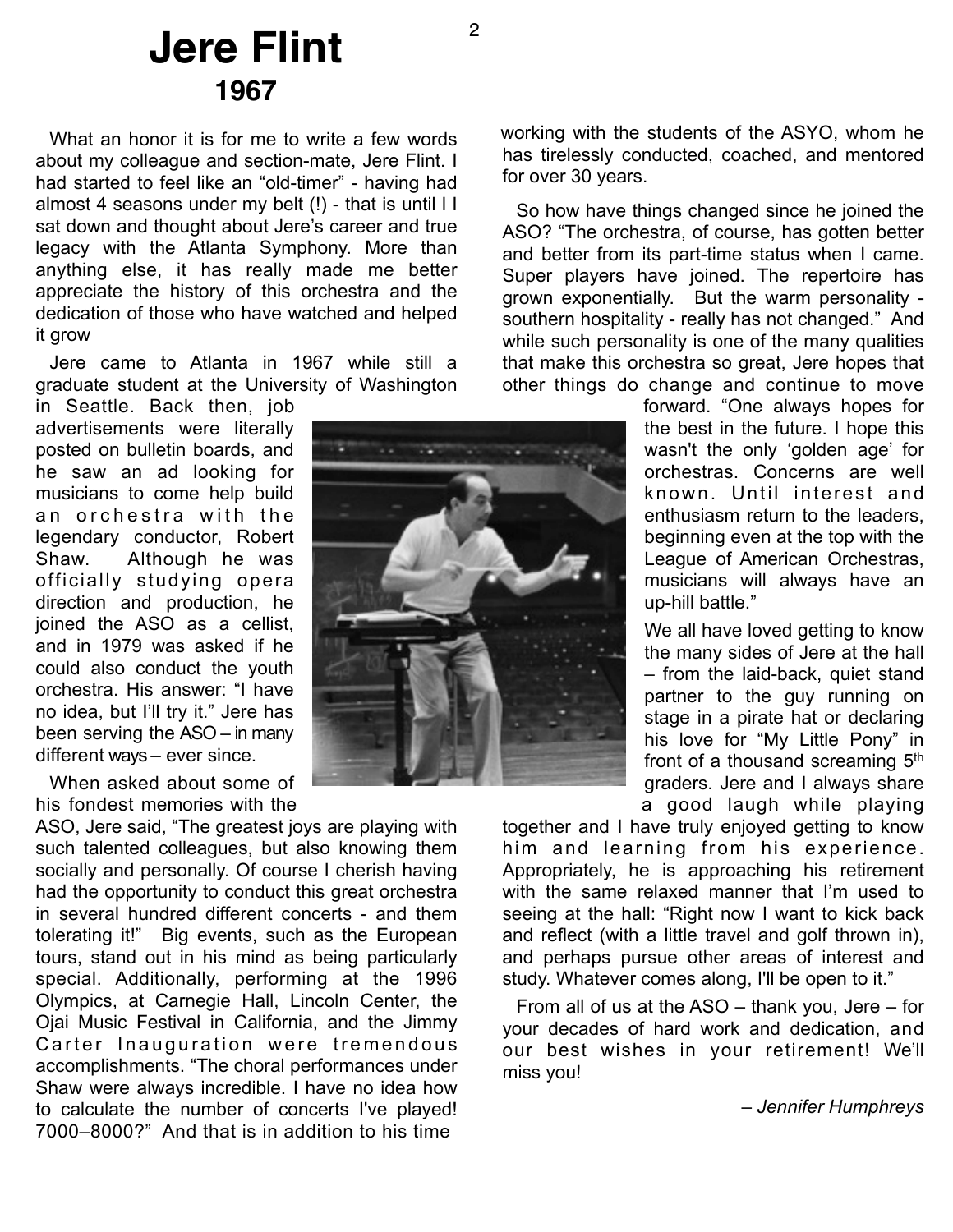### **Joe Walthall 1968**

Joe Walthall recalls, "I joined the orchestra in 1968, when Robert Shaw was the new Music Director. Prior to that, the orchestra was very parttime, and the musicians had other jobs, such as teaching public school, selling insurance – whatever - to make ends meet."

He has been a stalwart in the trumpet section all the years since, ever eager to get the details correct. An archival picture now displayed in our Symphony Hall service level

shows a dashing young man, trumpet in hand, right up on the podium with an equally young conductor James Levine, pouring over a complex orchestral score. One would not be surprised to see a similar scene today, with a slightly more mature trumpeter and a different young conductor on the podium.

Not too many years later, as President of the Atlanta Symphony Orchestra Players' Association, Joe guided the musicians (then working little more than 30 weeks a year) through their first strike. "It lasted two days", he says, "and though it didn't increase our weekly salary, we were able to add more weeks of employment. That was an important move towards a full-time job."

"I was later Personnel Manager for the ASO, until 1996", he recalls. Many orchestras have had performing musicians as personnel managers, which eventually became two separate, full-time jobs that required two different people. Joe deftly performed both jobs for 17 years, spending many long hours in his basement office. For many of us in the orchestra, his native Atlanta drawl was the first ASO voice we ever heard. Having come through the Atlanta public schools, and having been the star trumpeter at Georgia State University, he gave us a warm welcome to the South, and to a major league orchestra.Looking back on his career highlights, Joe says, "Some of the recordings have been very



3

rewarding, and obviously the tours – the one with Robert Shaw to Europe, and the one with Yoel Levi to Europe - I enjoyed those immensely." Pressed to name a favorite ASO recording, he singles out Mahler Symphony No.5.

Regarding Robert Shaw's famous recording, "The Many Moods of Christmas", he remembers, "Oh yeah! And my wife is on that one, too! (Marilyn plays organ on the recording.) "She was also Mr. Shaw's accompanist for 14 years. She did a lot of playing with the orchestra back then. Back when we had records instead of CD's, there was more room for print on the cover, and she even got her

> name as organ soloist on 'The Many Moods'. I still to this day hear people talking about it!"

Joe adds, "For whatever reason, I have never really felt the city supported the orchestra like it should have. A lot of that probably comes from the fact that most of the time our weather is so good so people tend to stay out rather than come inside for things. But you know, I daily say prayers for the orchestra going forward."

For himself, looking ahead, he says, "Hopefully I'll get to play a little golf, spend a lot more time with my two grandsons, and I'm sure I'll do some volunteer work. My wife volunteers now at Northside Hospital in Forsyth, so I'll do some work there. I enjoy working with animals, so I might

get involved with something like that."

Is there more trumpet playing in his future? "For the most part, that's a chapter I'm willing to look back on, but I have a very close friend who's a retired doctor (and a former trumpet student). He plays in a community band, and I might do that, just to be with him." However, he adds, "I've been playing, oh, 62 years – 46 in the ASO, and in total about 55 professionally – and that's enough." Yet the fellowship aspect of music making is a strong pull for all musicians; odds are Joe Walthall's trumpet will continue to sound, even if not with the ASO. Cheers to you, Joe, on this momentous occasion!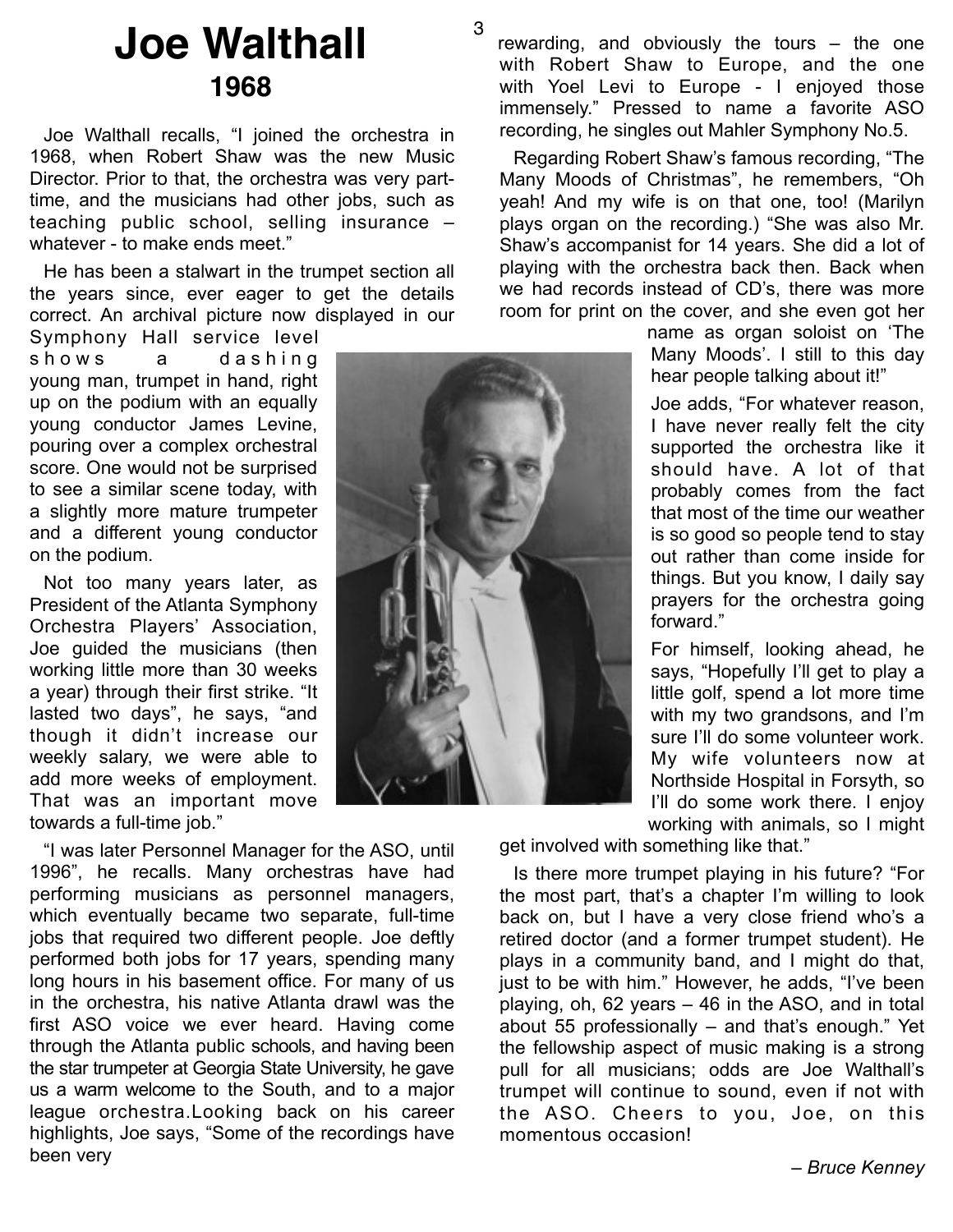#### **Carl Nitchie 1971**

When you are the most senior member of the woodwind section, your presence will surely be missed upon your retirement. This will be the case for Carl Nitchie, the ASO's Principal Bassoon for the past 43 years. He has been more to this orchestra than simply a musician; Carl has been a leader on and off the stage for the musicians, and has been the most generous colleague with whom I could have ever hoped to work.

Hired by Robert Shaw in 1971, Carl began his time in Atlanta as Second Bassoon, and won the Principal position the next year. When asked to recall some of his greatest joys with the ASO, Carl

spoke of the rare opportunity he had to play in the same orchestra as his violist wife, Heidi, for 38 years. I once asked Heidi how she felt when Carl played a big bassoon solo and she stated she was always more nervous than he seemed to be! Other memories from Carl that came to mind were touring with the Orchestra to Europe and Carnegie Hall, experiencing the great music venues of the world, and showing those audiences that we are among the best. I counted

the number of Carnegie Hall appearances Carl has made - and they number over 20. What he is most proud of is leaving a legacy of Atlanta Symphony recordings to his family, students, and the public. Topping Carl's list of greatest experiences has been having the chance to work with the outstanding musicians of the ASO. Never during his student years did he dare to imagine that he'd be making music with an orchestra at this level and there has hardly been a day in his time with the ASO that he hasn't thought about how incredibly lucky he has been.

When Carl first joined the orchestra, it had just recently become a full-time orchestra. He considers the performance expectations to be much higher now than they were back then in 1971. According to Carl, there were many fine musicians in those early days, but the depth of talent in the orchestra now is "awe inspiring". "While the hall has changed very little over the years, I have been pleased to be able to play in the new shell. When I joined the orchestra the season was 40 weeks long. Achieving a 52-week season was a titanic accomplishment, and slipping back to 41/42 weeks has been a severe disappointment." Carl would have liked to have been a part of the opening of a new concert hall, and he continues to hope that a new hall is somewhere in the

orchestra's near future. "I know that we have many strong and enthusiastic supporters, but I hope that someday the greater population of the city of Atlanta will recognize what an irreplaceable treasure they have in the ASO."

Looking ahead to a time when he doesn't have to have the perfect bassoon reed every week, Carl plans to continue playing and teaching the bassoon - something that is very much a part of his life. "Atlanta will continue to be our home for now, but Heidi and I plan to spend a great deal more time with our seven year old grandson in Michigan, as well as other traveling. You may also find me on my sailboat on Lake Lanier. I am going to be compiling and

organizing my family genealogy, a longtime hobby of mine. Finally, I am looking forward to the opportunity to be an ASO audience member; you will see me out there regularly. Heidi and I will always consider ourselves to be a part of the ASO family. Oh, also I have been told that I will be watching "24" regularly."

We will miss Carl's "first onstage, last offstage" commitment to the ASO, as well as his singing bassoon sound. Much happiness and more gardening for you, Carl!

> Your friend and steadfast Second Bassoonist, *Laura Najarian*